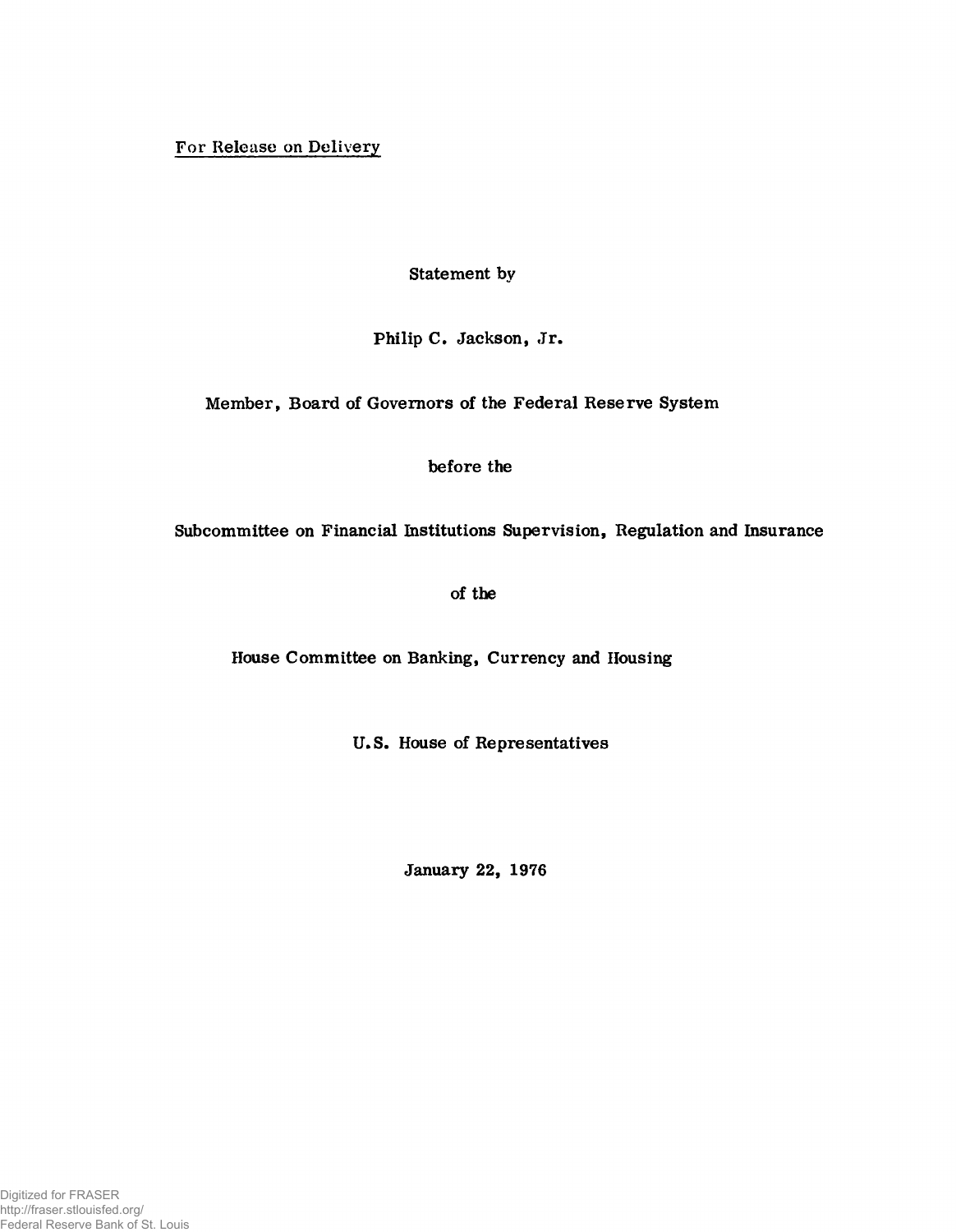T hank you for the opportunity to appear on behalf of the Board of Governors to take part in the hearings on your Committee's consideration of possible reforms in the structure and performance of the nation's financial institutions. Our comments on the implications for the residential mortgage and real estate markets of Title II of the FINE "Discussion Principles" will build on the testimony presented earlier today by Governor Holland on Title I dealing with depository institutions.

Before going into the details of the Discussion Principles, I would like to make two general points. The first is that inflation continues to be the chief enemy of the mortgage and housing markets in our country. Inflation not only increases the cost of financing, but it also disrupts the supply of funds. It not only escalates the price of homes, but it may also reduce the income, after allowing for other necessary expenses, which consumers have available to acquire new or better housing accommodations. Unless the forces of inflation can be contained, it is doubtful that any financial restructuring could produce a mortgage market which will appropriately meet the housing needs of the American public.

The second general point is that in recent years the private sources of home mortgage credit have become concentrated in the nonbank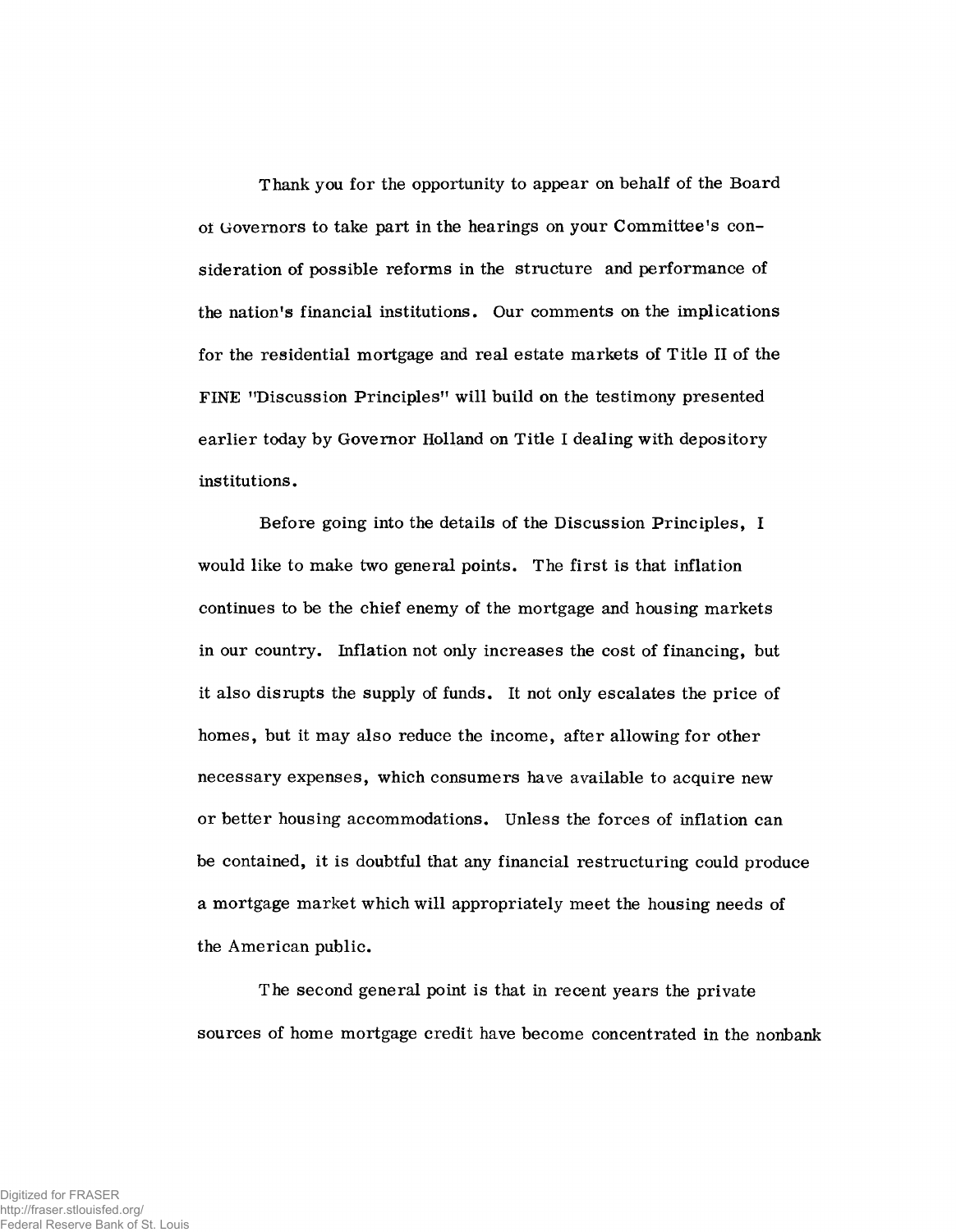**thrift institutions. These particular lenders traditionally borrow short and lend long and thus are highly vulnerable to the effects of inflation and variations in general credit conditions. In 1960 thrift institutions held approximately 52 percent of home mortgages outstanding. By June 30, 1975, this proportion had grown to 60 percent. In contrast, life insurance companies dropped during this same period from 18 percent to 5 percent. Commercial banks, on the other hand, increased their share from 14 percent to 18 percent. Federal credit agencies and mortgage pools grew from 5 percent in 1960 to 12 percent in mid-1975.**

**This trend was confirmed in 1975 by the volume of new home loans extended. Over the first three quarters of last year, savings and loan associations and mutual savings banks together accounted for 61 percent of total long-term home mortgage acquisitions. In comparison, commercial banks supplied 15 percent, with Federal credit agencies and related mortgage pools accounting for nearly all of the balance. No other source of savings capital made a significant contribution to the home mortgage market.**

**When we consider the problem of inflation as well as the concentration of housing credit in institutions with volatile inflows of funds, it is small wonder that home buyers have been plagued not only by volatility in the price of mortgage money, but also by a periodic scarcity**

- **2**-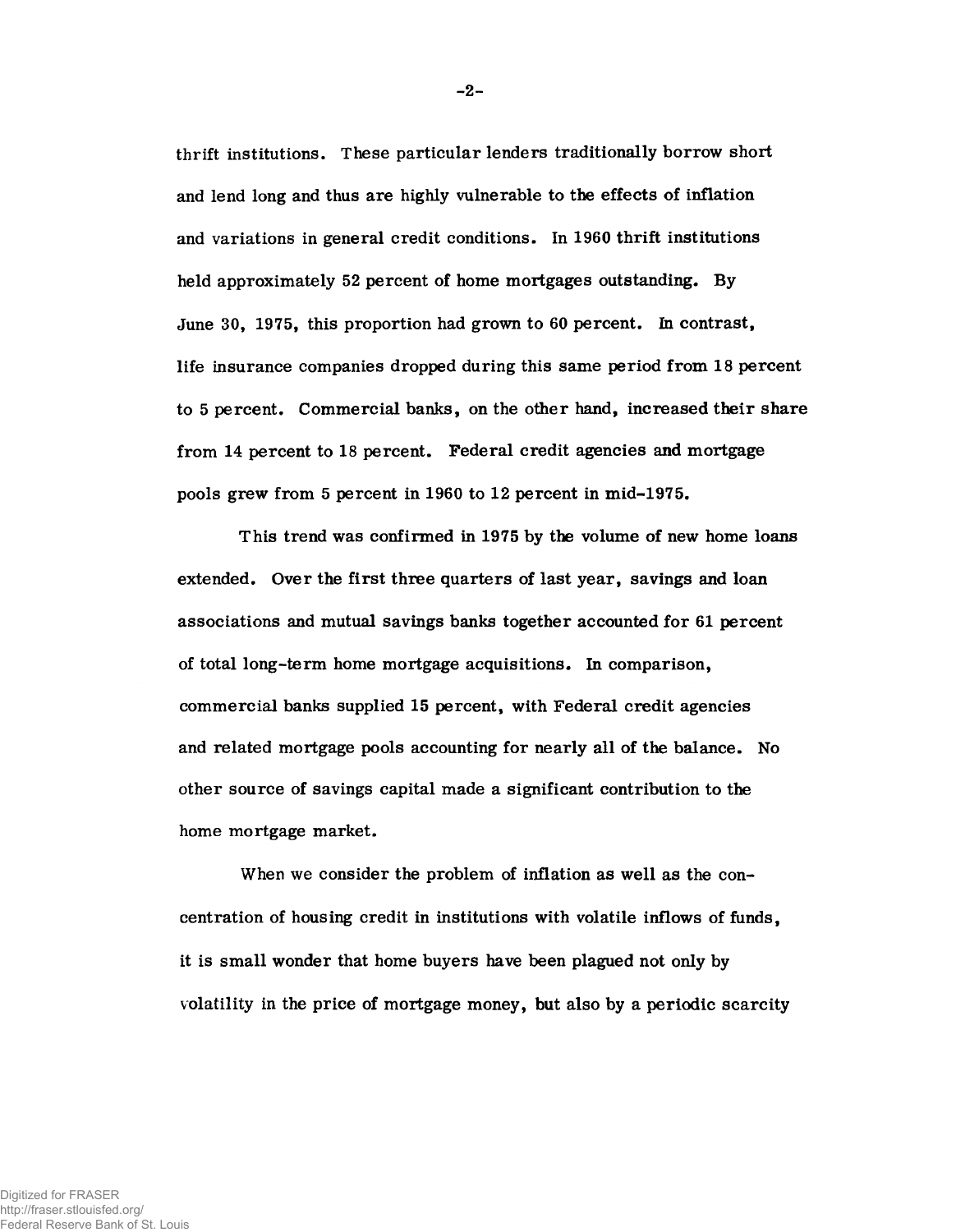of money at any price. There are two overriding considerations, then, that should be kept in mind insofar as housing finance is concerned. One is the need to further dampen the inflationary forces in our economy that contribute to such erratic fluctuations in both the demand for and the supply of housing credit. The other is to broaden and strengthen the sources of funds available to finance housing at a variety of investment outlets.

The expansion of investment powers of the nonbank thrift institutions and the removal of ceilings on deposit rates — as proposed in Title I of the Discussion Principles — would make for greater stability in the operations of savings and loan associations and savings banks, and produce a more even flow of mortgage funds from them. Even though the proposed expansion of deposit powers at thrift institutions may well encourage a larger share of total savings to be funneled through them, it is uncertain whether there might be some decline over the longer run in the supply of mortgage funds at institutions which become more diversified. The result may be that the cost of mortgage credit would rise relative to yields on other investments. In that event, other types of lenders would be encouraged to move more funds into mortgages. This shift would lessen upward mortgage rate pressures to some degree and help to reduce short-run fluctuations in the cost and availability of mortgage credit in the future.

- **3**-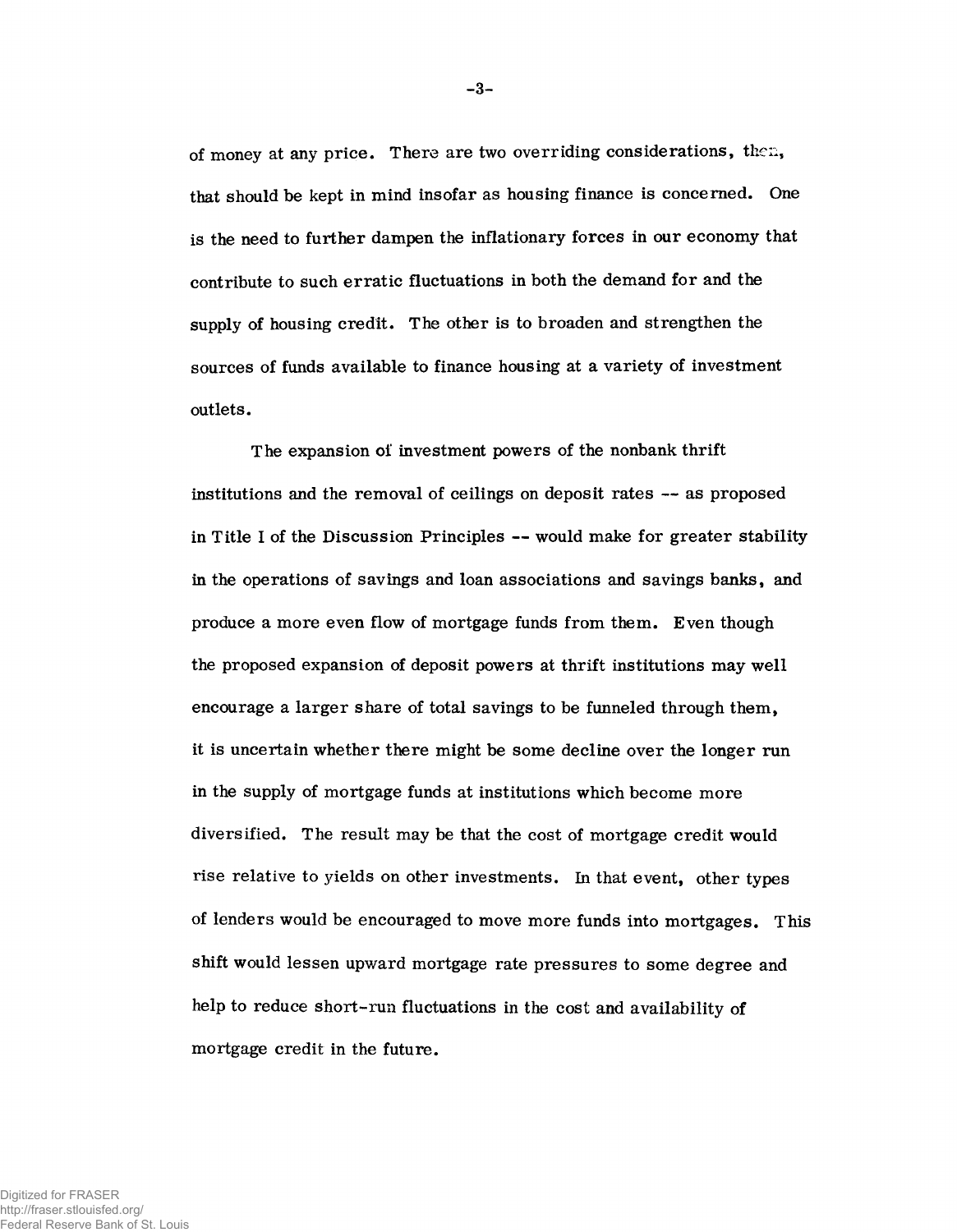Some of the FINE Study proposals in Title II are designed primarily to moderate the possible impact of more competitive pricing on mortgage borrowers. As these proposals are considered, it is well to remember that similar measures are already in effect in other forms. Of these, the principal one is our system of Government mortgage insurance and guaranty through HDD's Federal Housing Administration and the Veterans Administration. Such programs make mortgage terms more advantageous for borrowers by pledging the faith and credit of the government in addition to that of the home buyer who is seeking funds.

The Federal Home Loan Bank Board loan proposal in Title II is sim ilar to the GNMA tandem plan now in operation. To this extent, the proposal would essentially duplicate an existing program which provides below-market interest rates to home buyers and utilizes a government-related source of funds. It is not clear from the Discussion Principles whether the proposed new role for the Federal Home Loan Bank Board would eliminate the authority of the Federal Home Loan Banks to make advances to thrift institutions in order to cover either takedowns of earlier mortgage commitments, or deposit withdrawals, in the event of unexpected reversals in their overall flows of funds. In our view, such advances would still be needed, at least on a transitional basis, so as to provide necessary flexibility to this class of depository

**-4 -**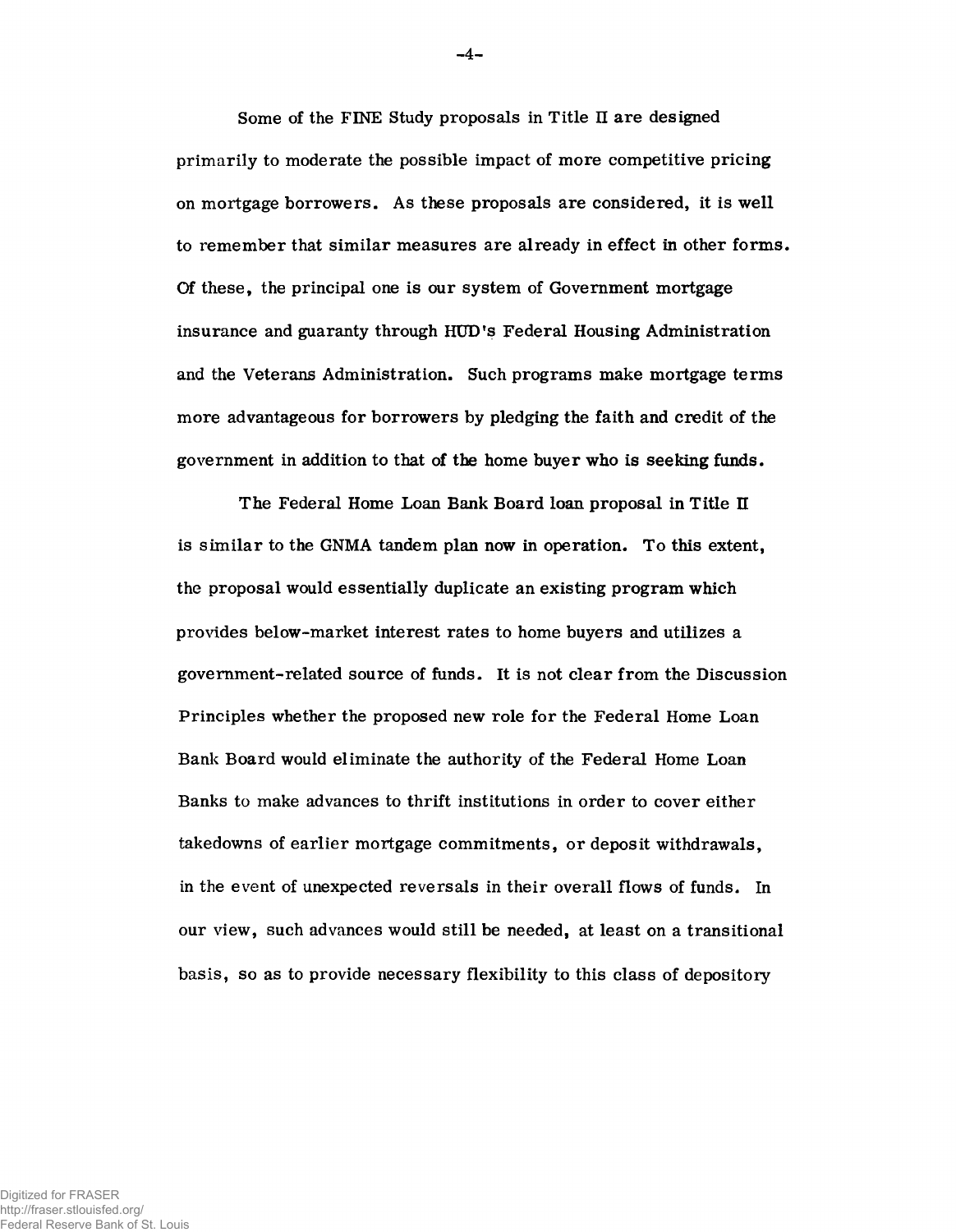institutions. Although the FINE Discussion Principles would allow depository institutions access to the Federal Reserve discount window, discount borrowings have traditionally taken the form of very shortterm credit designed primarily to cover temporary reserve deficiencies. Thus the discount window operation would not duplicate the FHLBB medium-term advance program now in effect.

The proposed mortgage-interest tax credit and the mortgage reserve credit features of the Discussion Principles would undoubtedly be of some help in ameliorating any adverse impacts on consumers of more competitive pricing of mortgage money. Yet the degree to which they might do so in unclear. A progressive mortgage-interest tax credit would probably offer only a relatively modest investment incentive for commercial banks and insurance companies. Neither type of credit would encourage pension funds to invest in mortgages.

Moreover, it is uncertain how much of the benefits from these plans would be passed through to lower-income consumers. If applied retroactively, the tax credit and reserve credit plans would obviously provide windfall gains to lenders on mortgages already held in their portfolios — benefits that would apparently not be transmitted to any lower-income households that had borrowed prior to the inception of the programs.

**-5 -**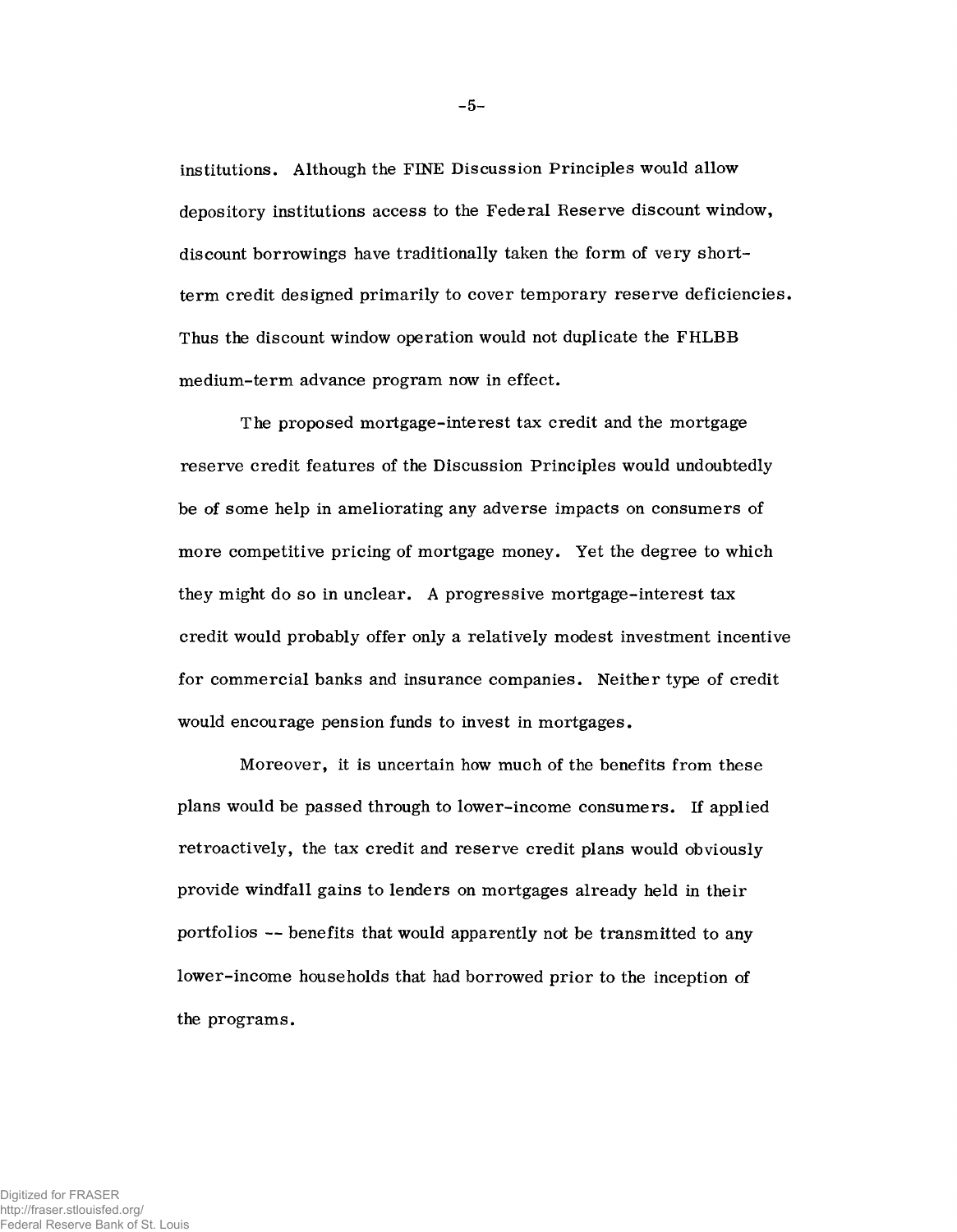The proposals in Title I would encourage more diversification by financial institutions which are now specialized. In contrast, the incentive programs in Title II would encourage specialization in one type of asset, typically with long maturity and limited marketability. It is even possible that the progressive tax credit proposal might lead to a concentration of low- and moderate-income mortgages in a relatively small number of lending institutions.

The proposed mortgage reserve credit plan to aid low- and moderate-income housing raises a number of important additional issues which I would like to summarize:

> The institution of a reserve credit plan would set an unwise precedent for extending similar preferential treatment to holdings of other types of assets deemed to be of pressing social merit. The list of favored credit instruments of this type could become longer as time passed, thus diluting the initial advantage enjoyed by qualifying mortgages, and tending to segment private credit markets even further.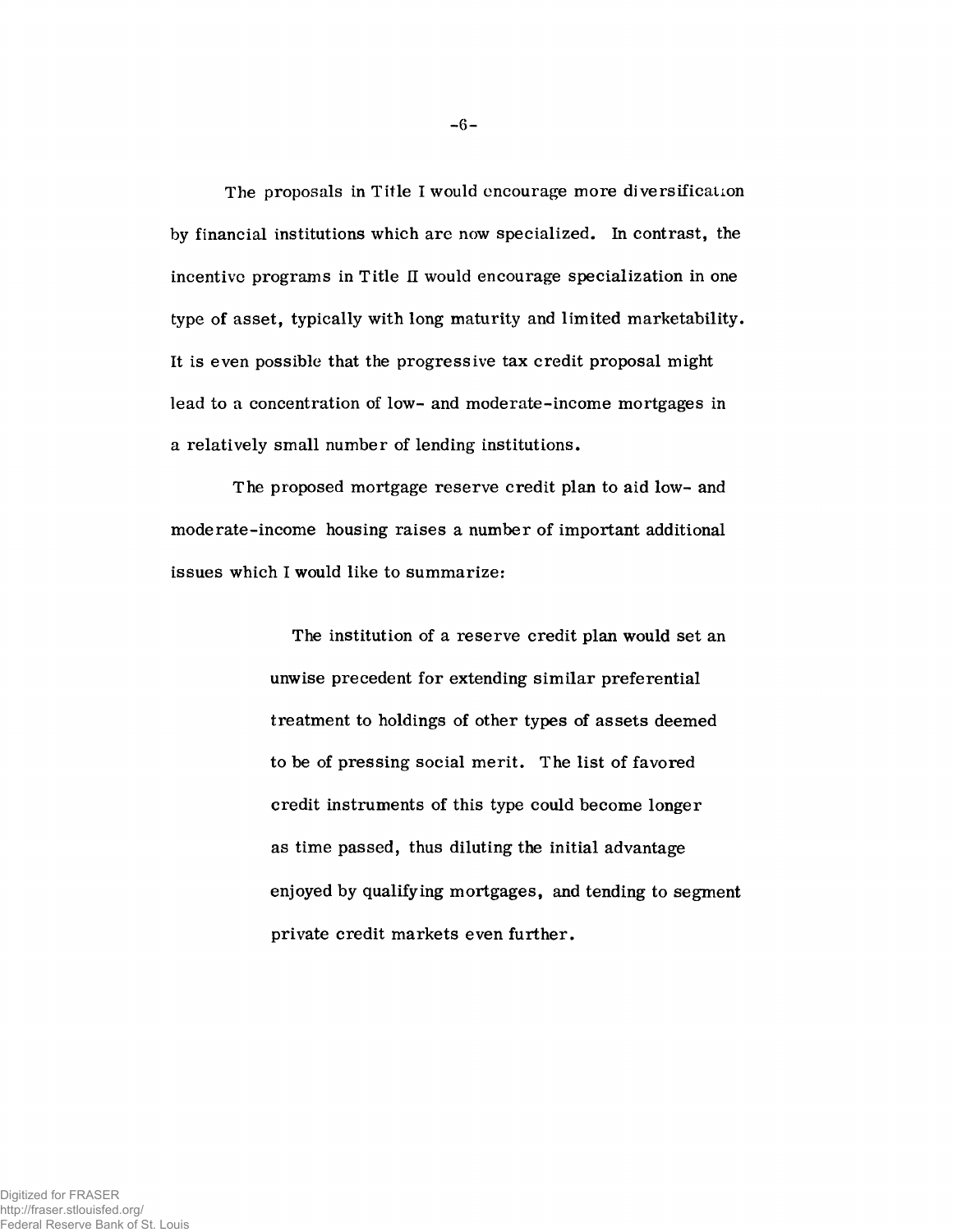A reserve credit on one type of instrument — such as a mortgage — would encourage financial institutions to change the form of their lending simply to take advantage of this kind of subsidy. To that extent, the mortgage reserve credit would not stimulate more housing investment. Lenders would have an incentive, for example, to offer loans secured by real estate in lieu of consumer loans to be used for non-housing purposes.

The mortgage reserve credit plan would affect the pricing of qualifying mortgage assets, and could accordingly limit their marketability. On a given mortgage loan, a reserve credit — particularly when accompanied by a mortgage-interest tax credit — would produce a different effective yield at depository institutions holding different proportions of assets in qualifying mortgages relative to their deposits. A yield distinction would also exist between institutions qualifying for the credits and those, such as pension funds, which do not. To the extent that these yield differentials would prevail, depository instituions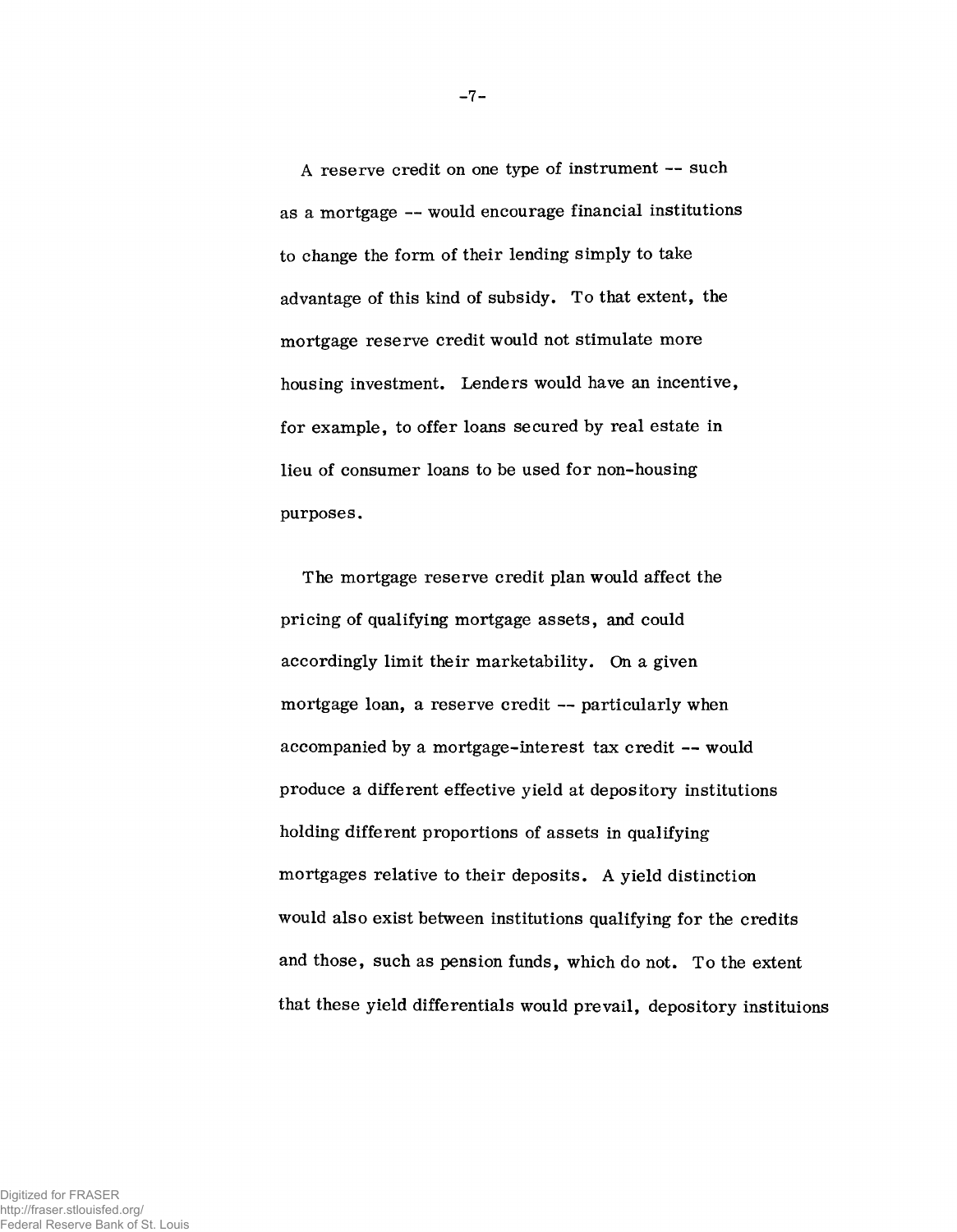would either have to take lower profits or larger losses than they otherwise would be obliged to absorb on the sale of loans to nondepository purchasers, and would thus be discouraged from broadening the secondary market for such loans.

The mortgage reserve credit plan would require lenders to identify loans on "low- and moderate-income housing" held in their portfolios. This ongoing identification process would be difficult, particularly since qualifying characteristics of borrowers, properties, and even neighborhoods can change either up or down over the life of a given loan.

Of even greater importance, a mortgage reserve credit would pose a more fundamental problem for the monetary authorities. The mortgage reserve credit plan would weaken the capacity of the Federal Reserve to control the growth of reserves at depository institutions in order to maintain a rate of expansion in the monetary aggregates consistent with the needs of our economy. Federal Reserve decisions would be complicated by the addition of a new element to the already complex relationship between the reserve base and the money stock. This new element — stemming from the asset side of lender balance sheets rather than the liability side —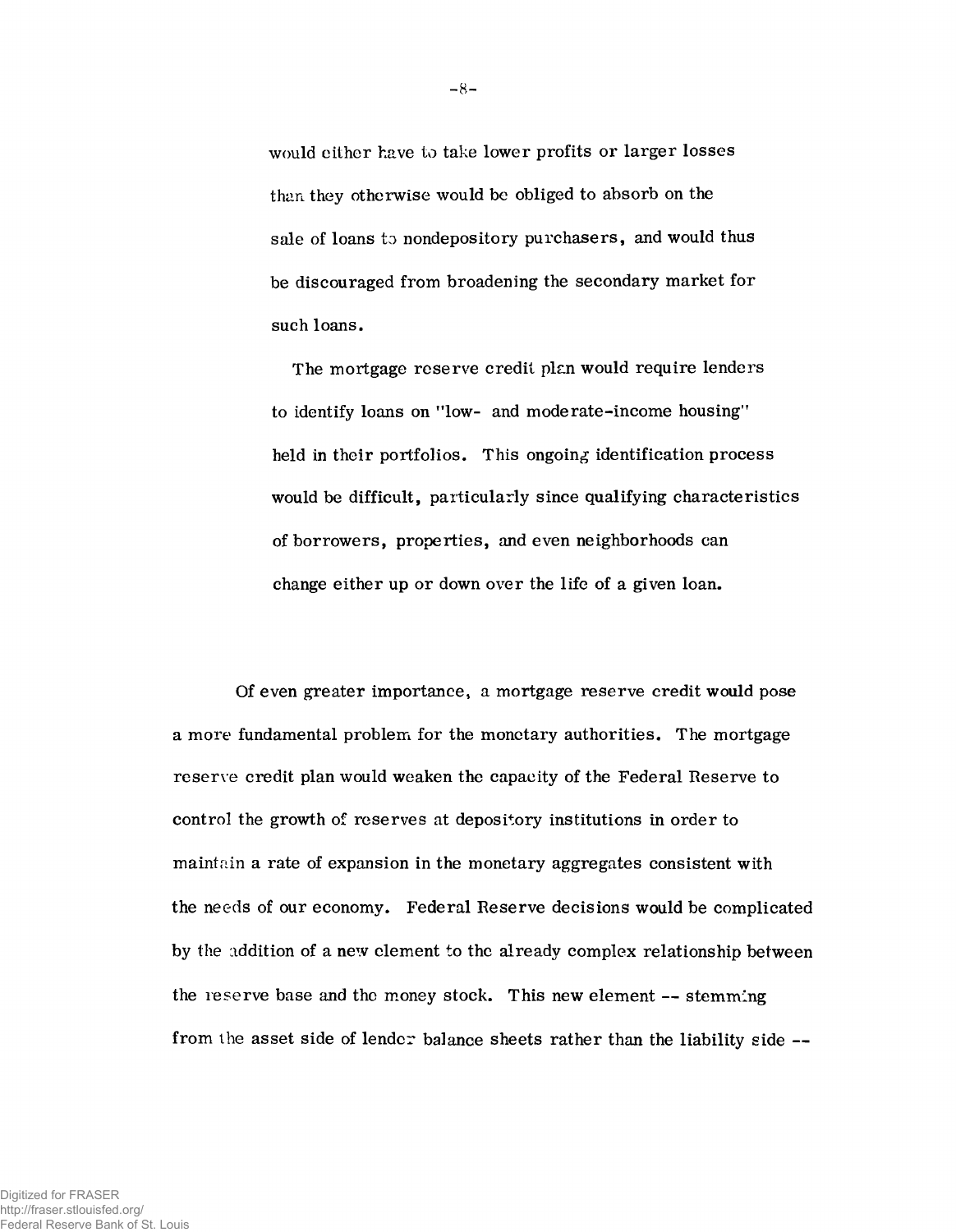would require the Federal Reserve for the first time to predict changes in holdings of qualifying mortgage assets by a large number of diverse types of commercial banks, savings banks, savings and loan associations, and credit unions.

To the degree that the proposed financial market reorganization resulted in higher average mortgage borrowing costs over the long run, low- and moderate-income households would be affected the most. For these consumers, the cost of shelter, along with other basic necessities, usually absorbs a relatively large portion of their income. In that case, considering the imperfections of both the mortgage-interest tax credit and the mortgage reserve credit approaches, one or more alternative methods of housing assistance may be regarded as desirable for lowand moderate-income groups.

In addition to the FHA, VA, and GNMA mortgage credit programs, an elaborate system of other Federal housing aids is currently in place. Many of these plans already provide some support, directly or indirectly, to lower-income households. Altogether, Federal aid to housing takes such varied forms as tax incentives to homeowners, landlords, and builders; cash subsidy programs to produce new and substantially rehabilitated housing; secondary mortgage market support; and direct lending. Given the complexities of the present system, now may be an appropriate time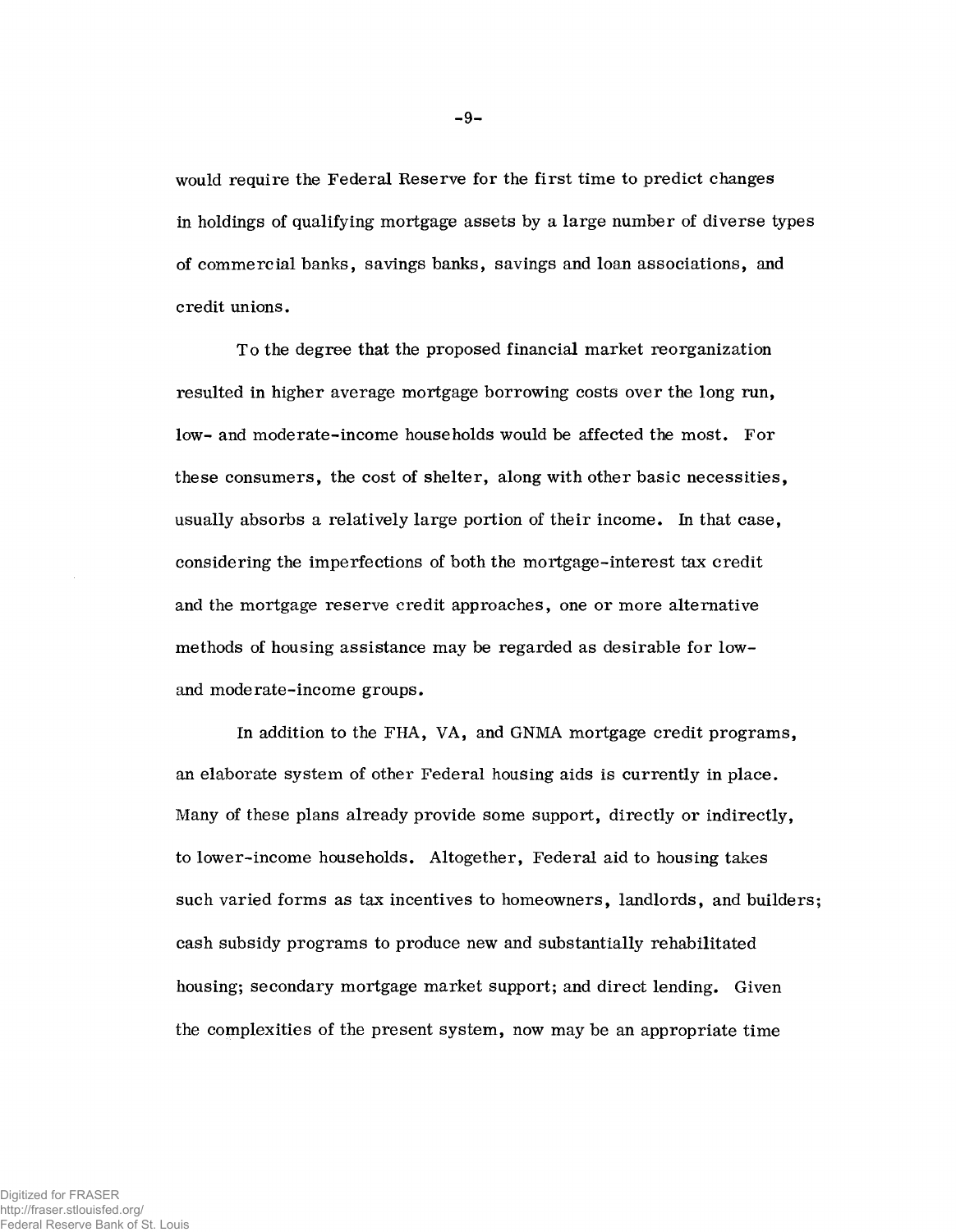for the Congress to evaluate its overall cost and benefits, and the interrelationships among the various forms of subsidy, before proposing any further significant change.

Even in the absence of a comprehensive review of this sort, there are several ways in which Federal assistance to homeownership could be directed at the lower-income portion of our population where the need is greatest. Unfortunately, portions of our present system now apply the largest subsidy to consumers most able to pay without public assistance.

One possibility would be to revise the present system of income tax deduction tor mortgage interest and real property taxes so as to allocate tax benefits more heavily toward the lower end of the income scale. Another possibility would be to provide periodic supplements to the income of lower-income households. Both of these approaches have the advantage of directly assisting those least able to pay, rather than doing so indirectly through incentives to financial institutions.

In conclusion, the Board of Governors believes that the restructuring of depository institutions proposed in Title I of the FINE Discussion Principles may well hold the possibility of greater stability for our specialized depository institutions, and ultimately for the mortgage and housing markets. If the Congress should decide that additional support is necessary for low- and moderate-income housing over the longer run,